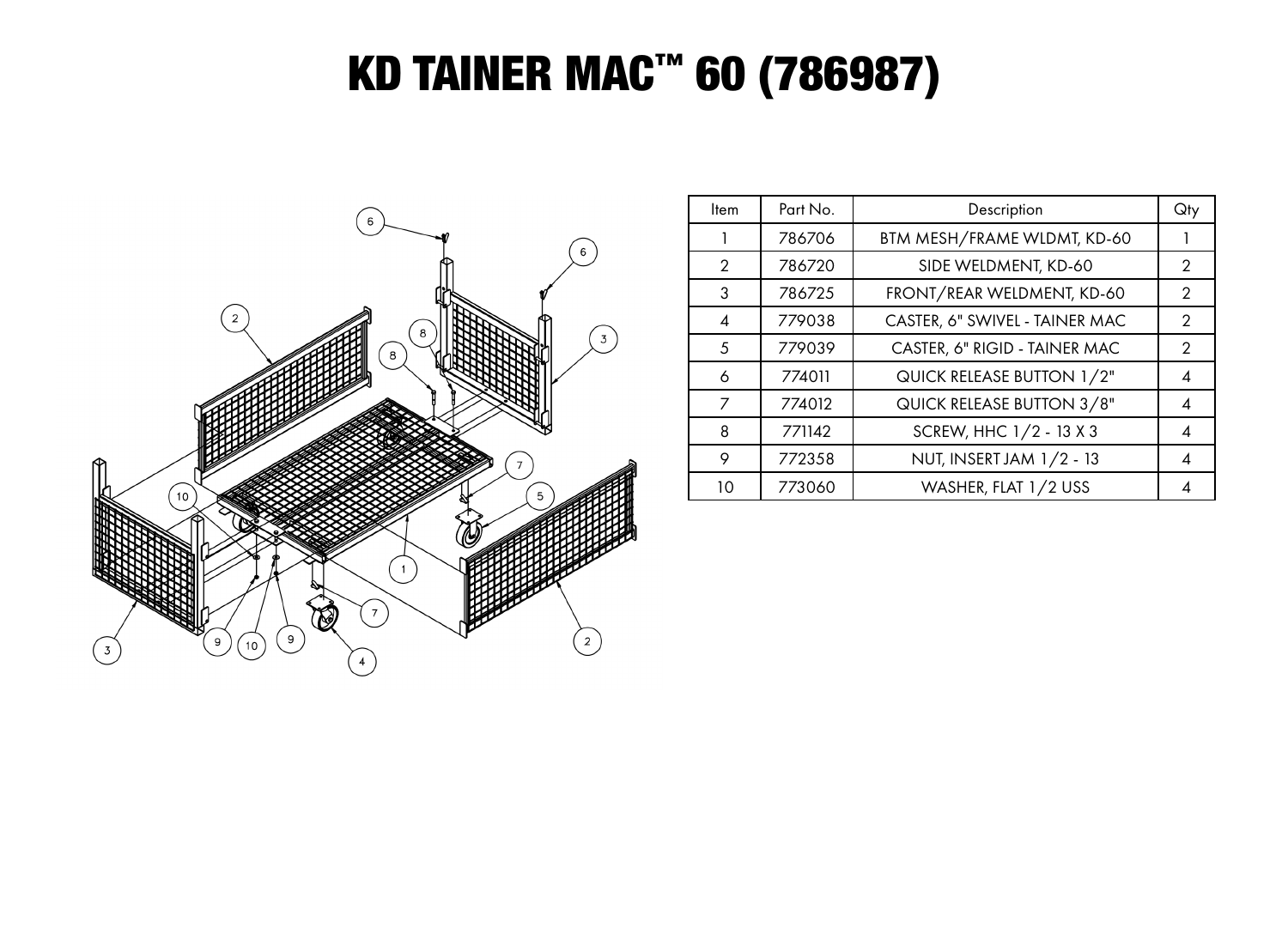## **KD TAINER MAC™ 45 (784986)**



| Item          | Part No. | Description                    | Qty |
|---------------|----------|--------------------------------|-----|
|               | 786408   | BTM MESH/FRAME WLDMT, KD-45    |     |
| $\mathcal{P}$ | 786428   | SIDE WELDMENT, KD-45           | 2   |
| 3             | 786440   | FRONT/REAR WELDMENT, KD-30/45  | 2   |
| 4             | 779038   | CASTER, 6" SWIVEL - TAINER MAC | 4   |
| .5            | 774011   | QUICK RELEASE BUTTON 1/2"      | 4   |
| 6             | 774012   | QUICK RELEASE BUTTON 3/8"      | 4   |
|               | 771142   | SCREW, HHC 1/2 - 13 X 3        |     |
| 8             | 772358   | NUT, INSERT JAM 1/2 - 13       | 4   |
| 9             | 773060   | WASHER, FLAT 1/2 USS           |     |